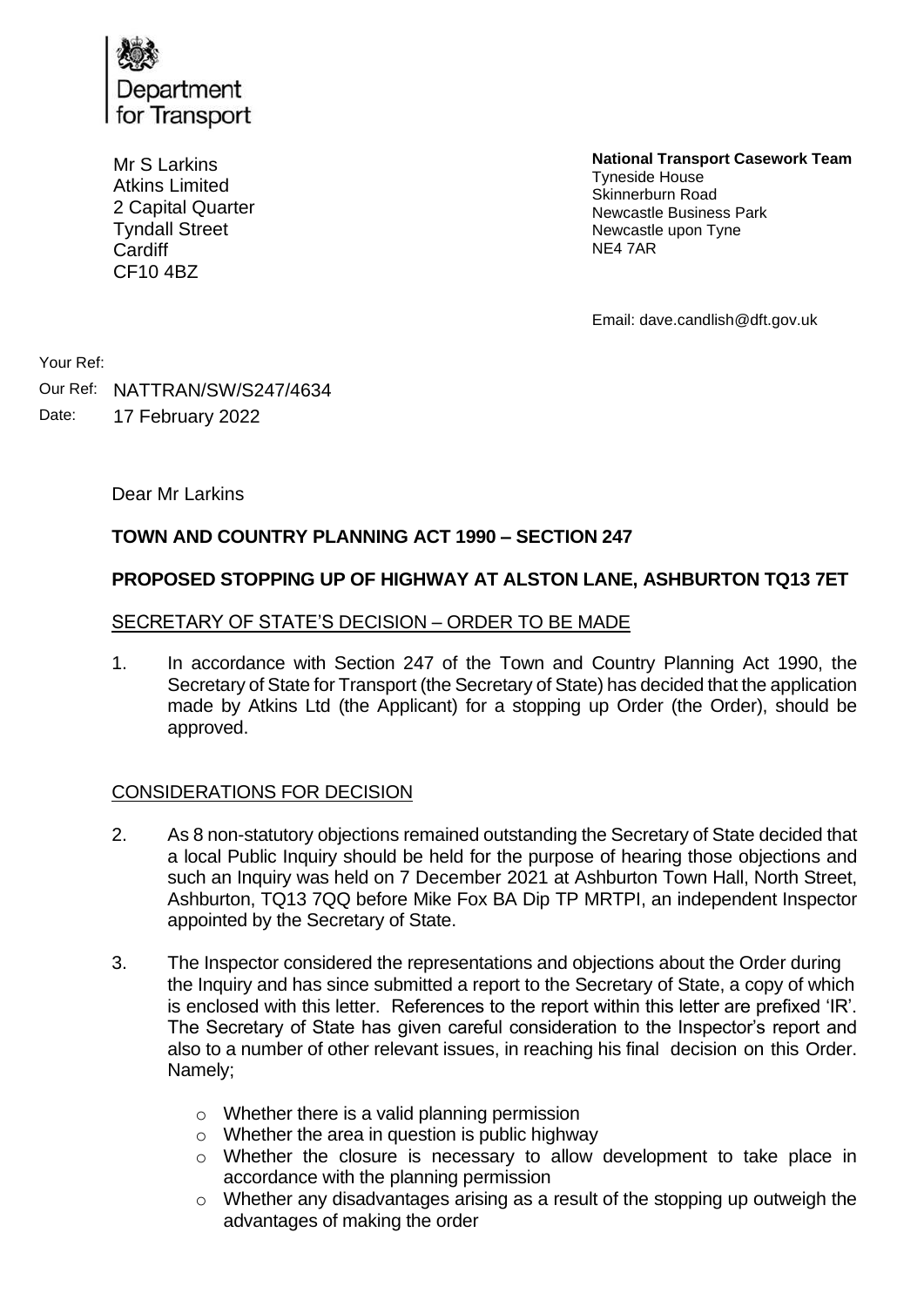### **CONCLUSION**

- 4. The Secretary of State is satisfied that there are valid planning permissions in place which were granted by Dartmoor National Park Authority and Devon County Council under references 0322/16 and DCC/3994/2017 respectively.
- 5. He is also satisfied that the area in question is highway and is needed to be stopped up to enable the development to take place (IR 6 and IR 101).
- 6. Overall, the Secretary of State is satisfied that the advantages of stopping up the area of highway conferred by the Order, would outweigh the disadvantages which have been put forward by the objectors.
- 7. The Secretary of State notes the concerns that have been raised by the Objectors in relation to the adverse impact on highway safety and convenience due to the loss of Alston Lane as a link to the A38, the loss of an historically important route and environmental issues.
- 8. The Secretary of State also notes the Inspector's comments at IR 98 IR 139 where he concludes that whilst there would be some material disadvantages in terms of highway safety, he also states that these would be mitigated by the provision of an improved/new section of Waye Lane and improvements to Balland Lane.
- 9. With regards to the environmental concerns he notes the risk of flooding where the new highway will be located will be mitigated by the flood defence systems that will be in place. These have been designed in consultation with the Environment Agency and take into account climate change.
- 10. In relation to the historical importance of the route, the Secretary of State notes that Alston Lane is recognised in conditions 37 and 38 of the planning permission. These conditions provide for an archaeological watching brief, which would enable the observation, recording and recovery of artefacts and post-excavation analysis.
- 11. The Secretary of State agrees with the inspector's comments that the Order would bring many advantages, including economic and social benefits resulting from the expansion of Linhay Hill Quarry by the securing of significant mineral reserves to meet the nation's needs in accordance with national policy. The Order would also secure the continuation of employment both directly at the quarry and indirectly in the local area, and in particular within the local community of Ashburton.
- 12. The Secretary of State therefore agrees with the Inspector's recommendation at IR 140, that the Order be made. This is to enable the permitted development to be carried out, for which planning permissions were granted by Dartmoor National Park Authority and Devon County Council under references 0322/16 and DCC/3994/2017 respectively. The Order is therefore approved and is entitled *"*The Stopping up of Highway (South West) (No.6) Order 2022".
- 13. In making this Order, the Secretary of State has relied on the information that the parties have provided, as contained in the application and related plans, diagrams, statements and correspondence, as being factually correct.